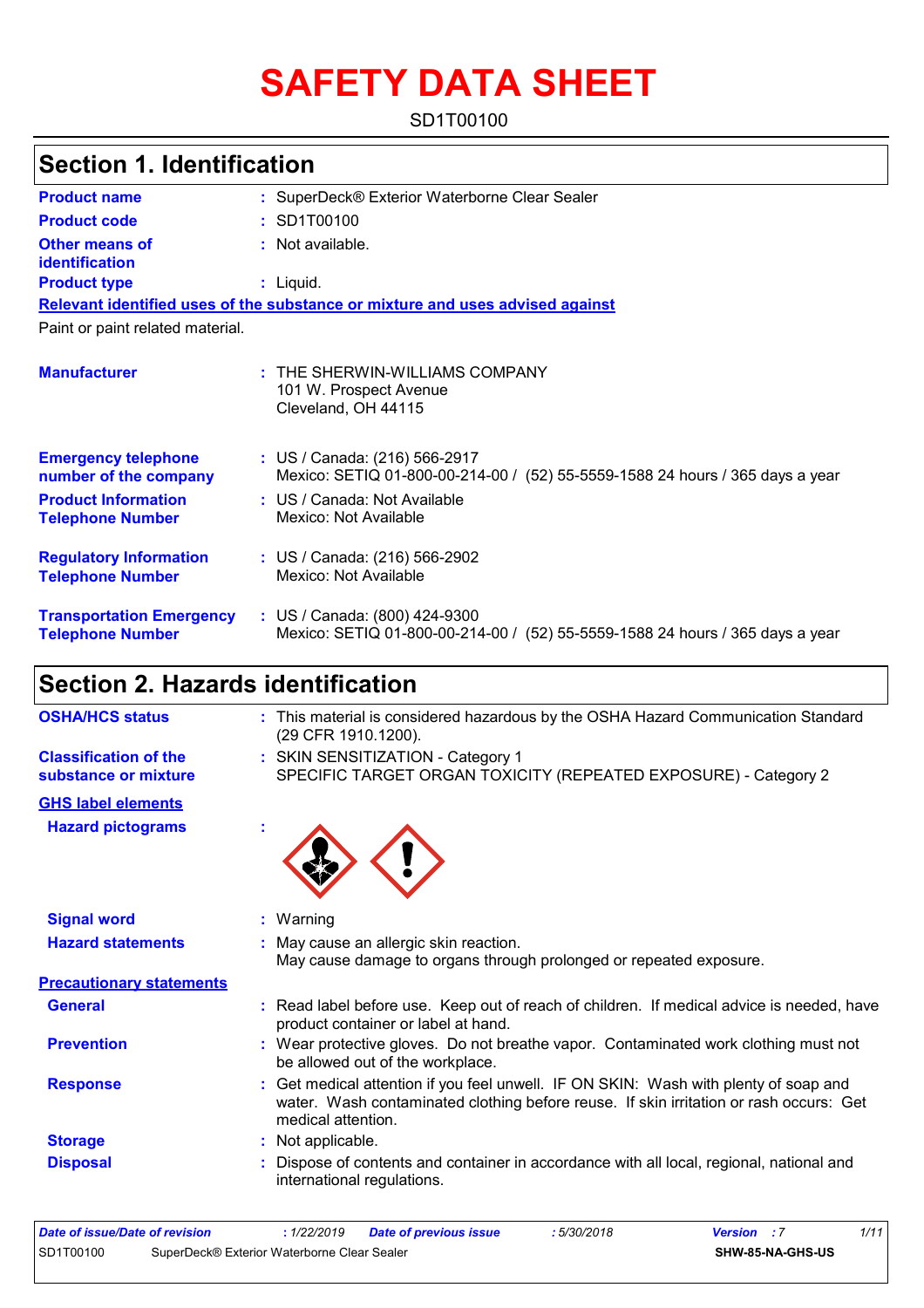## **Section 2. Hazards identification**

| <b>Supplemental label</b><br>elements      | WARNING: This product contains chemicals known to the State of California to cause<br>cancer and birth defects or other reproductive harm.                                                                                                                                                                                                           |
|--------------------------------------------|------------------------------------------------------------------------------------------------------------------------------------------------------------------------------------------------------------------------------------------------------------------------------------------------------------------------------------------------------|
|                                            | Please refer to the SDS for additional information. Keep out of reach of children. Do not<br>transfer contents to other containers for storage.                                                                                                                                                                                                      |
| <b>Hazards not otherwise</b><br>classified | : DANGER: Rags, steel wool, other waste soaked with this product, and sanding residue<br>may spontaneously catch fire if improperly discarded. Immediately place rags, steel<br>wool, other waste soaked with this product, and sanding residue in a sealed, water-filled,<br>metal container. Dispose of in accordance with local fire regulations. |

## **Section 3. Composition/information on ingredients**

| <b>Substance/mixture</b> | : Mixture        |
|--------------------------|------------------|
| Other means of           | : Not available. |
| <b>identification</b>    |                  |

#### **CAS number/other identifiers**

| Ingredient name                   | % by weight | <b>CAS number</b> |
|-----------------------------------|-------------|-------------------|
| 2-Butoxyethanol                   | 5≤ا         | 111-76-2          |
| 3-lodo-2-propynyl Butyl Carbamate | $\leq$      | 55406-53-6        |
| $1,2,4$ -Trimethylbenzene         | l≤0.3       | 95-63-6           |

Any concentration shown as a range is to protect confidentiality or is due to batch variation.

**There are no additional ingredients present which, within the current knowledge of the supplier and in the concentrations applicable, are classified as hazardous to health and hence require reporting in this section.**

**Occupational exposure limits, if available, are listed in Section 8.**

### **Section 4. First aid measures**

| <b>Description of necessary first aid measures</b> |                                                                                                                                                                                                                                                                                                                                                                                                                                                                                                                                                                                                                                                                                                                                                                                                                   |
|----------------------------------------------------|-------------------------------------------------------------------------------------------------------------------------------------------------------------------------------------------------------------------------------------------------------------------------------------------------------------------------------------------------------------------------------------------------------------------------------------------------------------------------------------------------------------------------------------------------------------------------------------------------------------------------------------------------------------------------------------------------------------------------------------------------------------------------------------------------------------------|
| <b>Eye contact</b>                                 | : Immediately flush eyes with plenty of water, occasionally lifting the upper and lower<br>eyelids. Check for and remove any contact lenses. Continue to rinse for at least 10<br>minutes. Get medical attention following exposure or if feeling unwell.                                                                                                                                                                                                                                                                                                                                                                                                                                                                                                                                                         |
| <b>Inhalation</b>                                  | : Remove victim to fresh air and keep at rest in a position comfortable for breathing. If<br>not breathing, if breathing is irregular or if respiratory arrest occurs, provide artificial<br>respiration or oxygen by trained personnel. It may be dangerous to the person providing<br>aid to give mouth-to-mouth resuscitation. Get medical attention following exposure or if<br>feeling unwell. If unconscious, place in recovery position and get medical attention<br>immediately. Maintain an open airway. Loosen tight clothing such as a collar, tie, belt<br>or waistband.                                                                                                                                                                                                                              |
| <b>Skin contact</b>                                | : Wash with plenty of soap and water. Remove contaminated clothing and shoes. Wash<br>contaminated clothing thoroughly with water before removing it, or wear gloves.<br>Continue to rinse for at least 10 minutes. Get medical attention. In the event of any<br>complaints or symptoms, avoid further exposure. Wash clothing before reuse. Clean<br>shoes thoroughly before reuse.                                                                                                                                                                                                                                                                                                                                                                                                                             |
| <b>Ingestion</b>                                   | : Wash out mouth with water. Remove dentures if any. Remove victim to fresh air and<br>keep at rest in a position comfortable for breathing. If material has been swallowed and<br>the exposed person is conscious, give small quantities of water to drink. Stop if the<br>exposed person feels sick as vomiting may be dangerous. Do not induce vomiting<br>unless directed to do so by medical personnel. If vomiting occurs, the head should be<br>kept low so that vomit does not enter the lungs. Get medical attention following<br>exposure or if feeling unwell. Never give anything by mouth to an unconscious person.<br>If unconscious, place in recovery position and get medical attention immediately.<br>Maintain an open airway. Loosen tight clothing such as a collar, tie, belt or waistband. |

| Most important symptoms/effects, acute and delayed |                                                     |
|----------------------------------------------------|-----------------------------------------------------|
| <b>Potential acute health effects</b>              |                                                     |
| <b>Eye contact</b>                                 | : No known significant effects or critical hazards. |
| <b>Inhalation</b>                                  | : No known significant effects or critical hazards. |
|                                                    |                                                     |

| Date of issue/Date of revision |                                             | 1/22/2019 | <b>Date of previous issue</b> | : 5/30/2018 | <b>Version</b> : 7 |                         | 2/11 |
|--------------------------------|---------------------------------------------|-----------|-------------------------------|-------------|--------------------|-------------------------|------|
| SD1T00100                      | SuperDeck® Exterior Waterborne Clear Sealer |           |                               |             |                    | <b>SHW-85-NA-GHS-US</b> |      |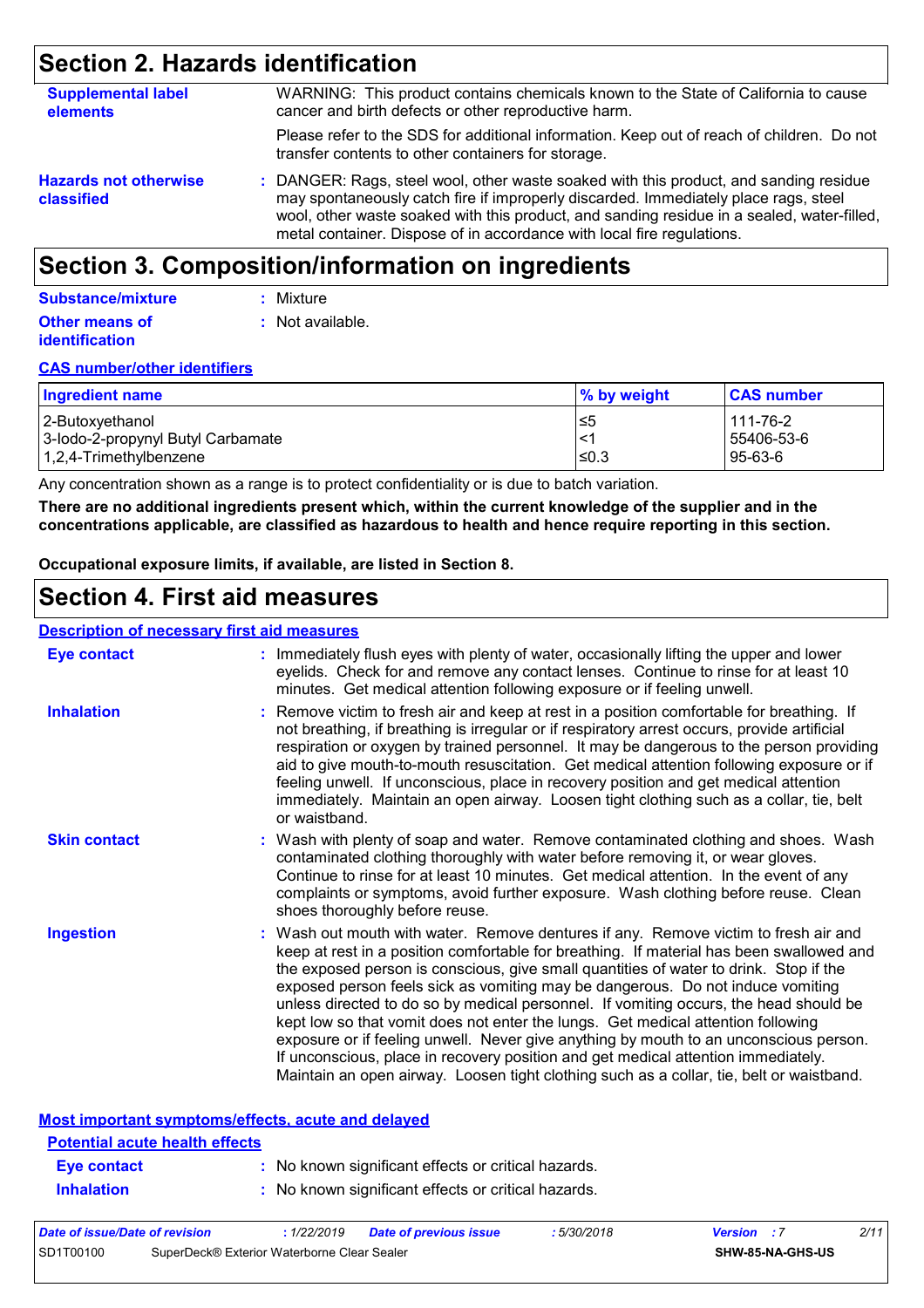## **Section 4. First aid measures**

| <b>Skin contact</b>                 | : May cause an allergic skin reaction.                                                                                                                                                                                                                                |
|-------------------------------------|-----------------------------------------------------------------------------------------------------------------------------------------------------------------------------------------------------------------------------------------------------------------------|
| <b>Ingestion</b>                    | : No known significant effects or critical hazards.                                                                                                                                                                                                                   |
| <b>Over-exposure signs/symptoms</b> |                                                                                                                                                                                                                                                                       |
| Eye contact                         | : No specific data.                                                                                                                                                                                                                                                   |
| <b>Inhalation</b>                   | : No specific data.                                                                                                                                                                                                                                                   |
| <b>Skin contact</b>                 | : Adverse symptoms may include the following:<br>irritation<br>redness                                                                                                                                                                                                |
| <b>Ingestion</b>                    | : No specific data.                                                                                                                                                                                                                                                   |
|                                     | Indication of immediate medical attention and special treatment needed, if necessary                                                                                                                                                                                  |
| Notes to physician                  | : Treat symptomatically. Contact poison treatment specialist immediately if large<br>quantities have been ingested or inhaled.                                                                                                                                        |
| <b>Specific treatments</b>          | : No specific treatment.                                                                                                                                                                                                                                              |
| <b>Protection of first-aiders</b>   | : No action shall be taken involving any personal risk or without suitable training. It may<br>be dangerous to the person providing aid to give mouth-to-mouth resuscitation. Wash<br>contaminated clothing thoroughly with water before removing it, or wear gloves. |

#### **See toxicological information (Section 11)**

## **Section 5. Fire-fighting measures**

| <b>Extinguishing media</b>                               |                                                                                                                                                                                                     |
|----------------------------------------------------------|-----------------------------------------------------------------------------------------------------------------------------------------------------------------------------------------------------|
| <b>Suitable extinguishing</b><br>media                   | : Use an extinguishing agent suitable for the surrounding fire.                                                                                                                                     |
| <b>Unsuitable extinguishing</b><br>media                 | : None known.                                                                                                                                                                                       |
| <b>Specific hazards arising</b><br>from the chemical     | : In a fire or if heated, a pressure increase will occur and the container may burst.                                                                                                               |
| <b>Hazardous thermal</b><br>decomposition products       | Decomposition products may include the following materials:<br>carbon dioxide<br>carbon monoxide                                                                                                    |
| <b>Special protective actions</b><br>for fire-fighters   | : Promptly isolate the scene by removing all persons from the vicinity of the incident if<br>there is a fire. No action shall be taken involving any personal risk or without suitable<br>training. |
| <b>Special protective</b><br>equipment for fire-fighters | Fire-fighters should wear appropriate protective equipment and self-contained breathing<br>apparatus (SCBA) with a full face-piece operated in positive pressure mode.                              |

### **Section 6. Accidental release measures**

#### **Personal precautions, protective equipment and emergency procedures**

| For non-emergency<br>personnel   | : No action shall be taken involving any personal risk or without suitable training.<br>Evacuate surrounding areas. Keep unnecessary and unprotected personnel from<br>entering. Do not touch or walk through spilled material. Avoid breathing vapor or mist.<br>Provide adequate ventilation. Wear appropriate respirator when ventilation is<br>inadequate. Put on appropriate personal protective equipment. |
|----------------------------------|------------------------------------------------------------------------------------------------------------------------------------------------------------------------------------------------------------------------------------------------------------------------------------------------------------------------------------------------------------------------------------------------------------------|
| For emergency responders         | If specialized clothing is required to deal with the spillage, take note of any information in<br>Section 8 on suitable and unsuitable materials. See also the information in "For non-<br>emergency personnel".                                                                                                                                                                                                 |
| <b>Environmental precautions</b> | : Avoid dispersal of spilled material and runoff and contact with soil, waterways, drains<br>and sewers. Inform the relevant authorities if the product has caused environmental<br>pollution (sewers, waterways, soil or air).                                                                                                                                                                                  |

| Date of issue/Date of revision                           |  | 1/22/2019 | Date of previous issue | : 5/30/2018 | <b>Version</b> : 7 |                  | 3/11 |
|----------------------------------------------------------|--|-----------|------------------------|-------------|--------------------|------------------|------|
| SD1T00100<br>SuperDeck® Exterior Waterborne Clear Sealer |  |           |                        |             |                    | SHW-85-NA-GHS-US |      |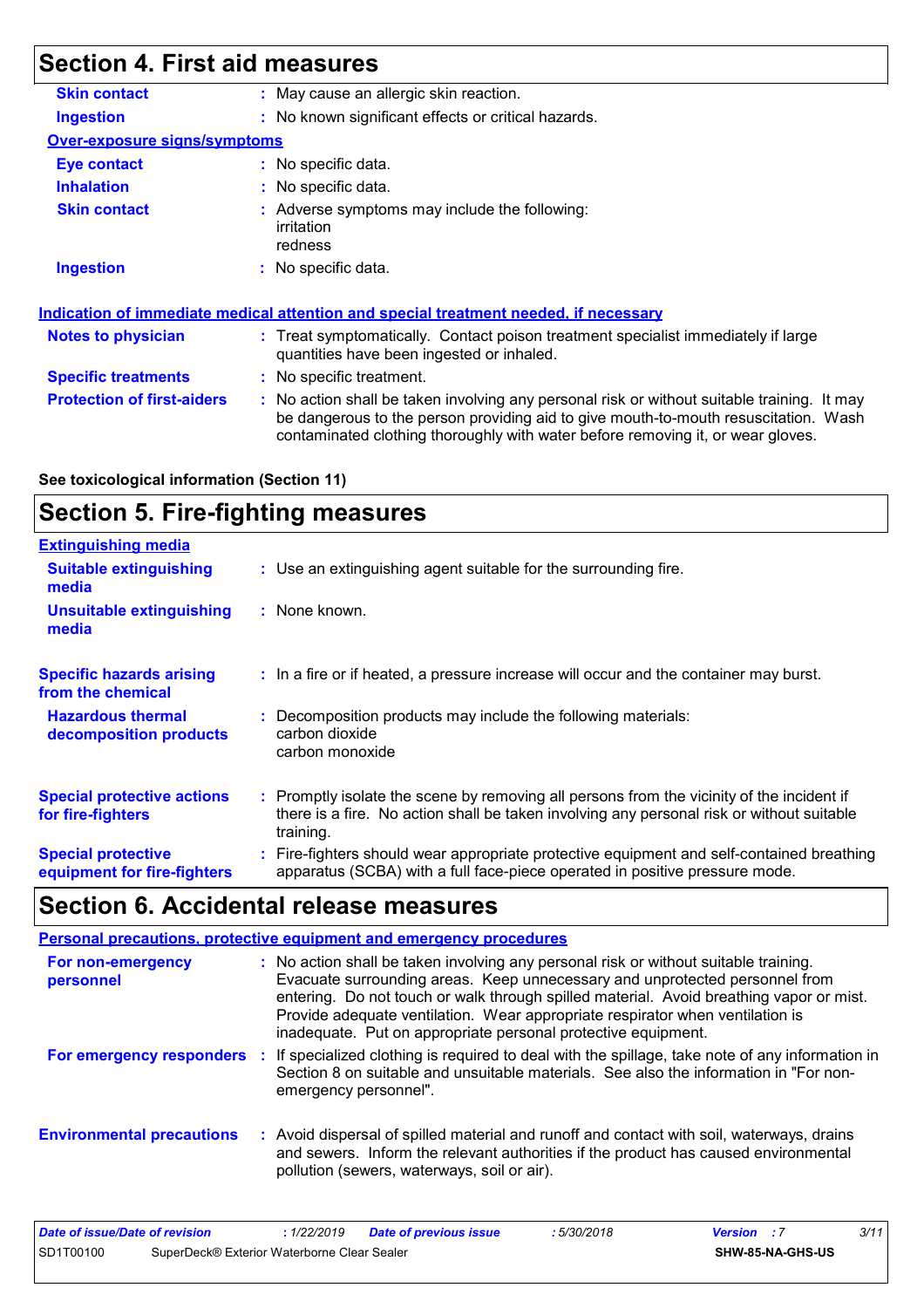### **Section 6. Accidental release measures**

**Methods and materials for containment and cleaning up**

| <b>Small spill</b> | : Stop leak if without risk. Move containers from spill area. Dilute with water and mop up<br>if water-soluble. Alternatively, or if water-insoluble, absorb with an inert dry material and<br>place in an appropriate waste disposal container. Dispose of via a licensed waste<br>disposal contractor.                                                                                                                                                                                                                                                                                                                                                                                                     |
|--------------------|--------------------------------------------------------------------------------------------------------------------------------------------------------------------------------------------------------------------------------------------------------------------------------------------------------------------------------------------------------------------------------------------------------------------------------------------------------------------------------------------------------------------------------------------------------------------------------------------------------------------------------------------------------------------------------------------------------------|
| <b>Large spill</b> | : Stop leak if without risk. Move containers from spill area. Approach release from<br>upwind. Prevent entry into sewers, water courses, basements or confined areas. Wash<br>spillages into an effluent treatment plant or proceed as follows. Contain and collect<br>spillage with non-combustible, absorbent material e.g. sand, earth, vermiculite or<br>diatomaceous earth and place in container for disposal according to local regulations<br>(see Section 13). Dispose of via a licensed waste disposal contractor. Contaminated<br>absorbent material may pose the same hazard as the spilled product. Note: see<br>Section 1 for emergency contact information and Section 13 for waste disposal. |

### **Section 7. Handling and storage**

#### **Advice on general occupational hygiene Conditions for safe storage, :** Store in accordance with local regulations. Store in original container protected from **including any incompatibilities** Eating, drinking and smoking should be prohibited in areas where this material is **:** handled, stored and processed. Workers should wash hands and face before eating, drinking and smoking. Remove contaminated clothing and protective equipment before entering eating areas. See also Section 8 for additional information on hygiene measures. direct sunlight in a dry, cool and well-ventilated area, away from incompatible materials (see Section 10) and food and drink. Keep container tightly closed and sealed until ready for use. Containers that have been opened must be carefully resealed and kept upright to prevent leakage. Do not store in unlabeled containers. Use appropriate containment to avoid environmental contamination. See Section 10 for incompatible materials before handling or use. **Protective measures** : Put on appropriate personal protective equipment (see Section 8). Persons with a **Protestion** history of skin sensitization problems should not be employed in any process in which this product is used. Do not get in eyes or on skin or clothing. Do not breathe vapor or mist. Do not ingest. Keep in the original container or an approved alternative made from a compatible material, kept tightly closed when not in use. Empty containers retain product residue and can be hazardous. Do not reuse container. **Precautions for safe handling**

### **Section 8. Exposure controls/personal protection**

#### **Control parameters**

**Occupational exposure limits (OSHA United States)**

| <b>Ingredient name</b>                                     | <b>Exposure limits</b>                                                                                                                                                                                                                                                                                                    |
|------------------------------------------------------------|---------------------------------------------------------------------------------------------------------------------------------------------------------------------------------------------------------------------------------------------------------------------------------------------------------------------------|
| 2-Butoxyethanol                                            | ACGIH TLV (United States, 3/2018).<br>TWA: 20 ppm 8 hours.<br>NIOSH REL (United States, 10/2016).<br>Absorbed through skin.<br>TWA: 5 ppm 10 hours.<br>TWA: $24 \text{ mg/m}^3$ 10 hours.<br>OSHA PEL (United States, 5/2018).<br>Absorbed through skin.<br>TWA: 50 ppm 8 hours.<br>TWA: $240$ mg/m <sup>3</sup> 8 hours. |
| 3-iodo-2-propynyl butylcarbamate<br>1,2,4-Trimethylbenzene | None.<br>ACGIH TLV (United States, 3/2018).<br>TWA: 25 ppm 8 hours.<br>TWA: $123$ mg/m <sup>3</sup> 8 hours.<br>NIOSH REL (United States, 10/2016).<br>TWA: 25 ppm 10 hours.<br>TWA: 125 mg/m <sup>3</sup> 10 hours.                                                                                                      |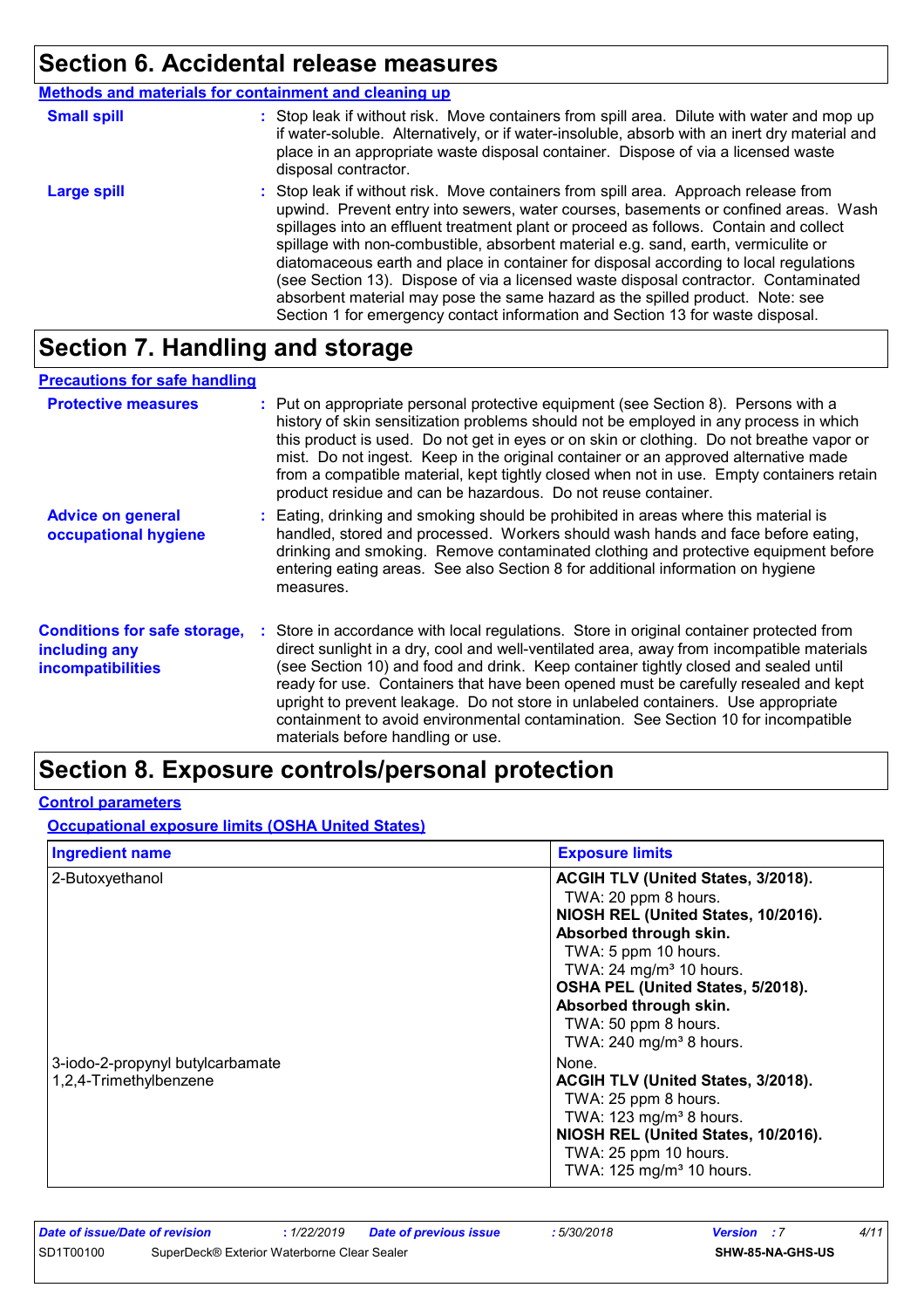### **Section 8. Exposure controls/personal protection**

**Occupational exposure limits (Canada)**

| <b>Ingredient name</b>          | <b>Exposure limits</b>                                                                                                                                                                                                                                                                                                  |
|---------------------------------|-------------------------------------------------------------------------------------------------------------------------------------------------------------------------------------------------------------------------------------------------------------------------------------------------------------------------|
| Ethylene glycol monobutyl ether | CA Alberta Provincial (Canada, 4/2009).<br>8 hrs OEL: 97 mg/m <sup>3</sup> 8 hours.<br>8 hrs OEL: 20 ppm 8 hours.<br><b>CA British Columbia Provincial (Canada,</b><br>$6/2017$ ).<br>TWA: 20 ppm 8 hours.<br>CA Ontario Provincial (Canada, 1/2018).<br>TWA: 20 ppm 8 hours.<br>CA Quebec Provincial (Canada, 1/2014). |
|                                 | TWAEV: 20 ppm 8 hours.<br>TWAEV: 97 mg/m <sup>3</sup> 8 hours.<br><b>CA Saskatchewan Provincial (Canada,</b>                                                                                                                                                                                                            |
|                                 | 7/2013).<br>STEL: 30 ppm 15 minutes.<br>TWA: 20 ppm 8 hours.                                                                                                                                                                                                                                                            |

#### **Occupational exposure limits (Mexico)**

| <b>Ingredient name</b> | <b>Exposure limits</b>                                                                |
|------------------------|---------------------------------------------------------------------------------------|
| 2-Butoxyethanol        | NOM-010-STPS-2014 (Mexico, 4/2016).<br>Absorbed through skin.<br>TWA: 20 ppm 8 hours. |

| <b>Appropriate engineering</b><br>controls | : If user operations generate dust, fumes, gas, vapor or mist, use process enclosures,<br>local exhaust ventilation or other engineering controls to keep worker exposure to<br>airborne contaminants below any recommended or statutory limits.                                                                                                                                                                                                                                                                                                                                                                       |
|--------------------------------------------|------------------------------------------------------------------------------------------------------------------------------------------------------------------------------------------------------------------------------------------------------------------------------------------------------------------------------------------------------------------------------------------------------------------------------------------------------------------------------------------------------------------------------------------------------------------------------------------------------------------------|
| <b>Environmental exposure</b><br>controls  | Emissions from ventilation or work process equipment should be checked to ensure<br>÷.<br>they comply with the requirements of environmental protection legislation. In some<br>cases, fume scrubbers, filters or engineering modifications to the process equipment<br>will be necessary to reduce emissions to acceptable levels.                                                                                                                                                                                                                                                                                    |
| <b>Individual protection measures</b>      |                                                                                                                                                                                                                                                                                                                                                                                                                                                                                                                                                                                                                        |
| <b>Hygiene measures</b>                    | : Wash hands, forearms and face thoroughly after handling chemical products, before<br>eating, smoking and using the lavatory and at the end of the working period.<br>Appropriate techniques should be used to remove potentially contaminated clothing.<br>Contaminated work clothing should not be allowed out of the workplace. Wash<br>contaminated clothing before reusing. Ensure that eyewash stations and safety<br>showers are close to the workstation location.                                                                                                                                            |
| <b>Eye/face protection</b>                 | : Safety eyewear complying with an approved standard should be used when a risk<br>assessment indicates this is necessary to avoid exposure to liquid splashes, mists,<br>gases or dusts. If contact is possible, the following protection should be worn, unless<br>the assessment indicates a higher degree of protection: safety glasses with side-<br>shields.                                                                                                                                                                                                                                                     |
| <b>Skin protection</b>                     |                                                                                                                                                                                                                                                                                                                                                                                                                                                                                                                                                                                                                        |
| <b>Hand protection</b>                     | : Chemical-resistant, impervious gloves complying with an approved standard should be<br>worn at all times when handling chemical products if a risk assessment indicates this is<br>necessary. Considering the parameters specified by the glove manufacturer, check<br>during use that the gloves are still retaining their protective properties. It should be<br>noted that the time to breakthrough for any glove material may be different for different<br>glove manufacturers. In the case of mixtures, consisting of several substances, the<br>protection time of the gloves cannot be accurately estimated. |
| <b>Body protection</b>                     | : Personal protective equipment for the body should be selected based on the task being<br>performed and the risks involved and should be approved by a specialist before<br>handling this product.                                                                                                                                                                                                                                                                                                                                                                                                                    |
| <b>Other skin protection</b>               | : Appropriate footwear and any additional skin protection measures should be selected<br>based on the task being performed and the risks involved and should be approved by a<br>specialist before handling this product.                                                                                                                                                                                                                                                                                                                                                                                              |
| Date of issue/Date of revision             | : 1/22/2019<br><b>Date of previous issue</b><br>5/11<br>:5/30/2018<br><b>Version</b> : 7                                                                                                                                                                                                                                                                                                                                                                                                                                                                                                                               |
| SD1T00100                                  | SuperDeck® Exterior Waterborne Clear Sealer<br>SHW-85-NA-GHS-US                                                                                                                                                                                                                                                                                                                                                                                                                                                                                                                                                        |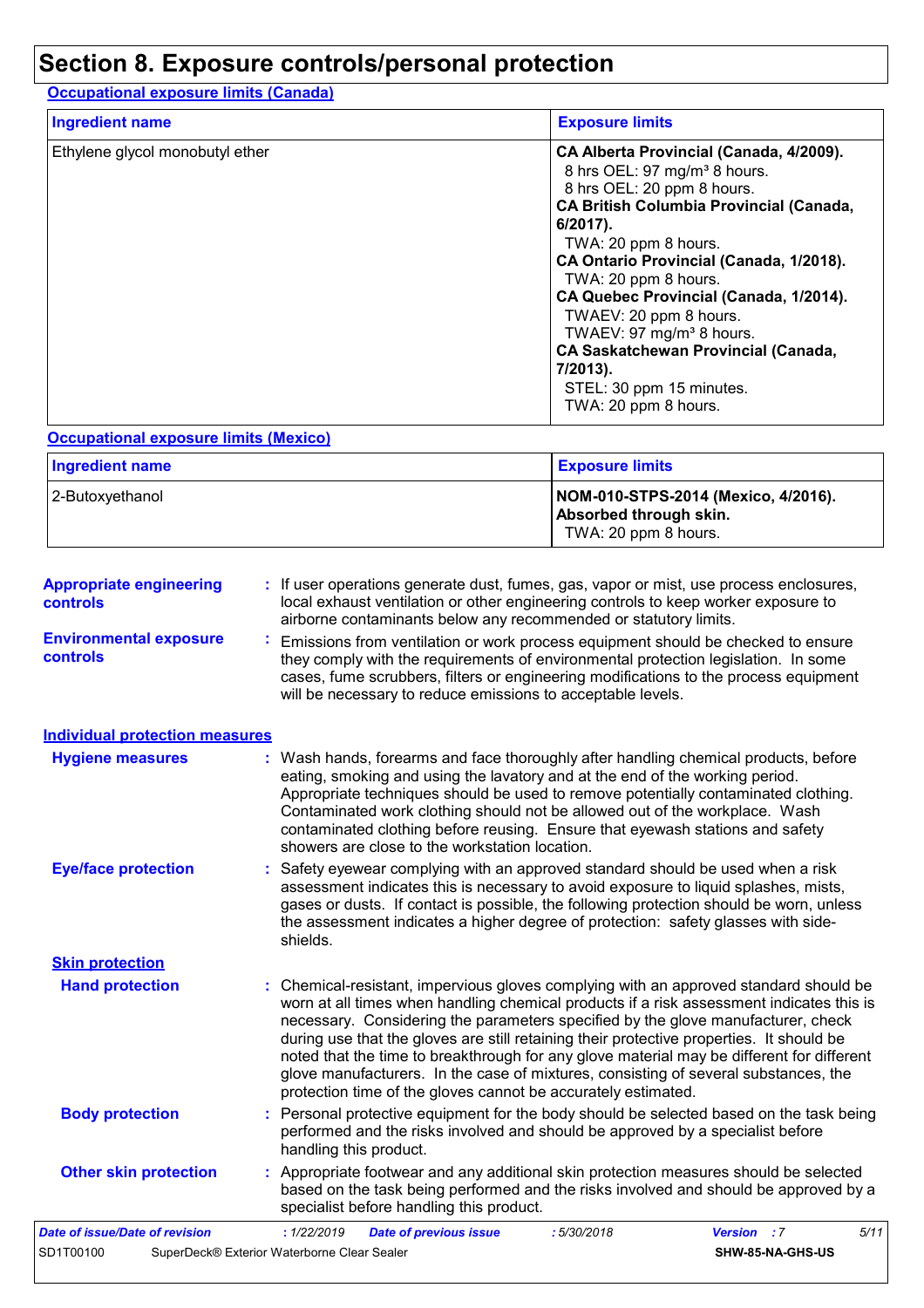### **Section 8. Exposure controls/personal protection**

#### **Respiratory protection :**

Based on the hazard and potential for exposure, select a respirator that meets the appropriate standard or certification. Respirators must be used according to a respiratory protection program to ensure proper fitting, training, and other important aspects of use.

### **Section 9. Physical and chemical properties**

| <b>Appearance</b>                                 |                                                                 |
|---------------------------------------------------|-----------------------------------------------------------------|
| <b>Physical state</b>                             | $:$ Liquid.                                                     |
| <b>Color</b>                                      | $:$ Not available.                                              |
| Odor                                              | : Not available.                                                |
| <b>Odor threshold</b>                             | $:$ Not available.                                              |
| pH                                                | : 9                                                             |
| <b>Melting point/freezing point</b>               | : Not available.                                                |
| <b>Boiling point/boiling range</b>                | : $100^{\circ}$ C (212 $^{\circ}$ F)                            |
| <b>Flash point</b>                                | : Closed cup: >93.3°C (>199.9°F)                                |
| <b>Evaporation rate</b>                           | $\therefore$ 0.09 (butyl acetate = 1)                           |
| <b>Flammability (solid, gas)</b>                  | $:$ Not available.                                              |
| Lower and upper explosive                         | $:$ Lower: 1.1%<br>Upper: 10.6%                                 |
| (flammable) limits                                |                                                                 |
| <b>Vapor pressure</b>                             | : 2.3 kPa (17.5 mm Hg) [at $20^{\circ}$ C]                      |
| <b>Vapor density</b>                              | : 1 [Air = 1]                                                   |
| <b>Relative density</b>                           | : 0.99                                                          |
| <b>Solubility</b>                                 | : Not available.                                                |
| <b>Partition coefficient: n-</b><br>octanol/water | : Not available.                                                |
|                                                   |                                                                 |
| <b>Auto-ignition temperature</b>                  | $:$ Not available.                                              |
| <b>Decomposition temperature</b>                  | : Not available.                                                |
| <b>Viscosity</b>                                  | Kinematic (40°C (104°F)): >0.205 cm <sup>2</sup> /s (>20.5 cSt) |
| <b>Molecular weight</b>                           | Not applicable.                                                 |
| <b>Aerosol product</b>                            |                                                                 |
| <b>Heat of combustion</b>                         | : $2.607$ kJ/g                                                  |

### **Section 10. Stability and reactivity**

| <b>Reactivity</b>                                   | : No specific test data related to reactivity available for this product or its ingredients.              |
|-----------------------------------------------------|-----------------------------------------------------------------------------------------------------------|
| <b>Chemical stability</b>                           | : The product is stable.                                                                                  |
| <b>Possibility of hazardous</b><br><b>reactions</b> | : Under normal conditions of storage and use, hazardous reactions will not occur.                         |
| <b>Conditions to avoid</b>                          | : No specific data.                                                                                       |
| <b>Incompatible materials</b>                       | : No specific data.                                                                                       |
| <b>Hazardous decomposition</b><br>products          | : Under normal conditions of storage and use, hazardous decomposition products should<br>not be produced. |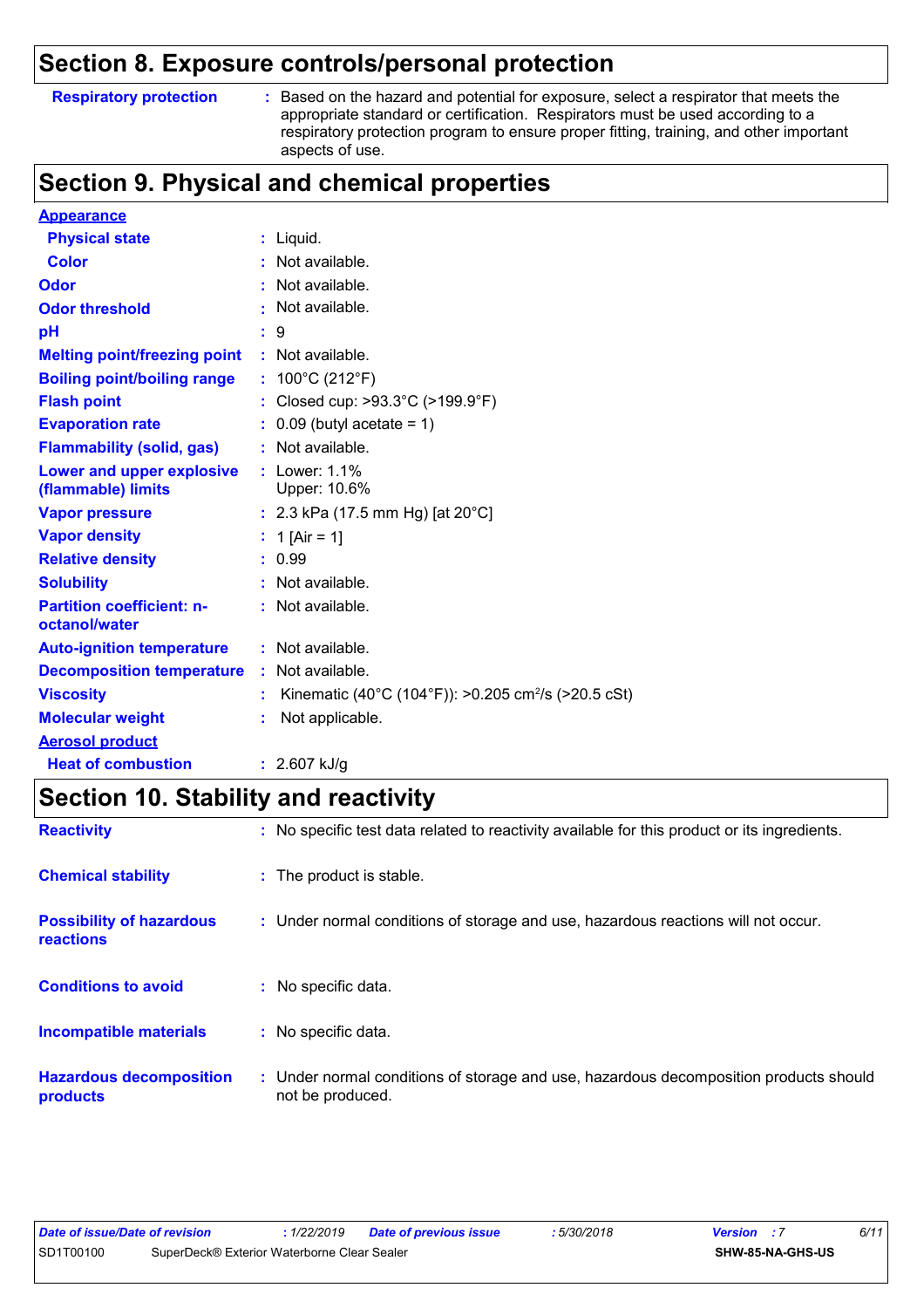### **Section 11. Toxicological information**

#### **Information on toxicological effects**

#### **Acute toxicity**

| <b>Product/ingredient name</b> | <b>Result</b>                | <b>Species</b> | <b>Dose</b>             | <b>Exposure</b> |
|--------------------------------|------------------------------|----------------|-------------------------|-----------------|
| 2-Butoxyethanol                | <b>LCLo Inhalation Vapor</b> | Guinea pig     | $\geq$ 3.1 mg/l         | 1 hours         |
|                                | LD50 Dermal                  | Guinea pig     | >2000 mg/kg             |                 |
|                                | LD50 Oral                    | Rat            | 1300 mg/kg              |                 |
| 3-iodo-2-propynyl              | LD50 Oral                    | Rat            | 1470 mg/kg              |                 |
| butylcarbamate                 |                              |                |                         |                 |
| 1,2,4-Trimethylbenzene         | <b>LC50 Inhalation Vapor</b> | Rat            | 18000 mg/m <sup>3</sup> | 4 hours         |
|                                | LD50 Oral                    | Rat            | $5$ g/kg                |                 |

#### **Irritation/Corrosion**

| <b>Product/ingredient name</b> | <b>Result</b>            | <b>Species</b> | <b>Score</b> | <b>Exposure</b>            | <b>Observation</b> |
|--------------------------------|--------------------------|----------------|--------------|----------------------------|--------------------|
| 2-Butoxyethanol                | Eyes - Moderate irritant | Rabbit         |              | 24 hours 100<br>milligrams |                    |
|                                | Eyes - Severe irritant   | Rabbit         |              | 100<br>milligrams          |                    |
|                                | Skin - Mild irritant     | Rabbit         |              | 500<br>milligrams          |                    |

#### **Sensitization**

Not available.

#### **Mutagenicity**

Not available.

#### **Carcinogenicity**

Not available.

#### **Classification**

| <b>Product/ingredient name OSHA</b> | <b>IARC</b> | <b>NTP</b> |
|-------------------------------------|-------------|------------|
| 2-Butoxyethanol                     |             |            |

#### **Reproductive toxicity**

Not available.

#### **Teratogenicity**

Not available.

#### **Specific target organ toxicity (single exposure)**

| <b>Name</b>            | <b>Category</b> | <b>Route of</b><br>exposure | <b>Target organs</b>                                    |
|------------------------|-----------------|-----------------------------|---------------------------------------------------------|
| 2-Butoxyethanol        | Category 3      | Not applicable.             | Respiratory tract<br>irritation and<br>Narcotic effects |
| 1,2,4-Trimethylbenzene | Category 3      | Not applicable.             | Respiratory tract<br><b>lirritation</b>                 |

#### **Specific target organ toxicity (repeated exposure)**

| <b>Name</b>                      | <b>Category</b> | <b>Route of</b><br>exposure | <b>Target organs</b> |
|----------------------------------|-----------------|-----------------------------|----------------------|
| 2-Butoxyethanol                  | Category 2      | <b>Not determined</b>       | I Not determined     |
| 3-iodo-2-propynyl butylcarbamate | Category 1      | INot determined             | <b>I</b> arvnx       |

#### **Aspiration hazard**

| <b>Name</b>               | <b>Result</b>                  |
|---------------------------|--------------------------------|
| $1,2,4$ -Trimethylbenzene | ASPIRATION HAZARD - Category 1 |

| Date of issue/Date of revision |                                             | 1/22/2019 | <b>Date of previous issue</b> | 5/30/2018 | <b>Version</b> : 7 |                         | 7/11 |
|--------------------------------|---------------------------------------------|-----------|-------------------------------|-----------|--------------------|-------------------------|------|
| SD1T00100                      | SuperDeck® Exterior Waterborne Clear Sealer |           |                               |           |                    | <b>SHW-85-NA-GHS-US</b> |      |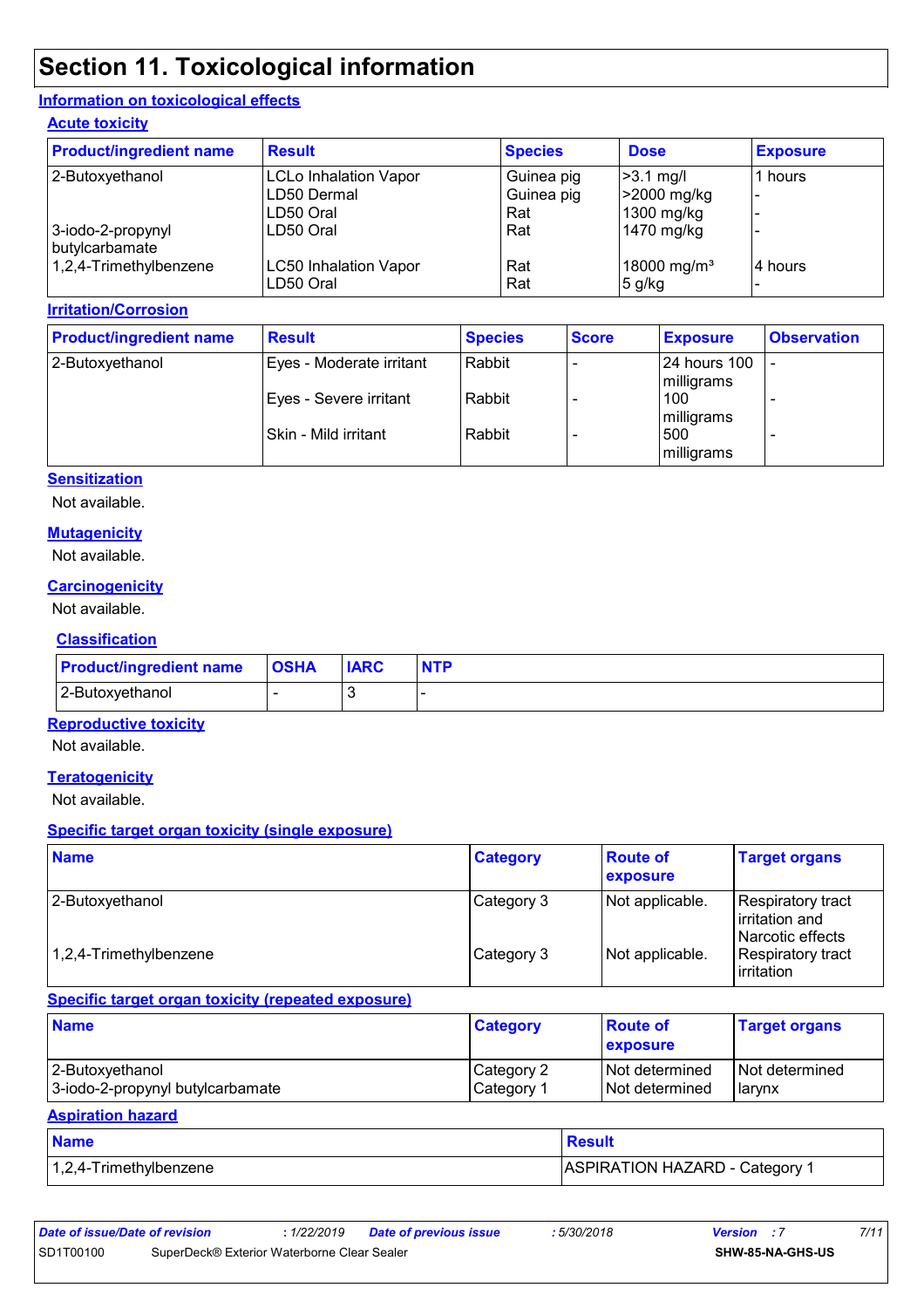| <b>Information on the likely</b><br>routes of exposure |    | : Not available.                                                                                                                                                             |
|--------------------------------------------------------|----|------------------------------------------------------------------------------------------------------------------------------------------------------------------------------|
| <b>Potential acute health effects</b>                  |    |                                                                                                                                                                              |
| <b>Eye contact</b>                                     |    | : No known significant effects or critical hazards.                                                                                                                          |
| <b>Inhalation</b>                                      |    | No known significant effects or critical hazards.                                                                                                                            |
| <b>Skin contact</b>                                    | ÷  | May cause an allergic skin reaction.                                                                                                                                         |
| <b>Ingestion</b>                                       |    | No known significant effects or critical hazards.                                                                                                                            |
|                                                        |    | <b>Symptoms related to the physical, chemical and toxicological characteristics</b>                                                                                          |
| <b>Eye contact</b>                                     |    | : No specific data.                                                                                                                                                          |
| <b>Inhalation</b>                                      |    | : No specific data.                                                                                                                                                          |
| <b>Skin contact</b>                                    |    | : Adverse symptoms may include the following:                                                                                                                                |
|                                                        |    | irritation                                                                                                                                                                   |
|                                                        |    | redness                                                                                                                                                                      |
| <b>Ingestion</b>                                       |    | : No specific data.                                                                                                                                                          |
|                                                        |    | Delayed and immediate effects and also chronic effects from short and long term exposure                                                                                     |
| <b>Short term exposure</b>                             |    |                                                                                                                                                                              |
| <b>Potential immediate</b><br>effects                  |    | : Not available.                                                                                                                                                             |
| <b>Potential delayed effects</b>                       |    | : Not available.                                                                                                                                                             |
| <b>Long term exposure</b>                              |    |                                                                                                                                                                              |
| <b>Potential immediate</b>                             |    | : Not available.                                                                                                                                                             |
| effects                                                |    |                                                                                                                                                                              |
| <b>Potential delayed effects</b>                       |    | : Not available.                                                                                                                                                             |
| <b>Potential chronic health effects</b>                |    |                                                                                                                                                                              |
| Not available.                                         |    |                                                                                                                                                                              |
| <b>General</b>                                         |    | May cause damage to organs through prolonged or repeated exposure. Once<br>sensitized, a severe allergic reaction may occur when subsequently exposed to very low<br>levels. |
| <b>Carcinogenicity</b>                                 |    | : No known significant effects or critical hazards.                                                                                                                          |
| <b>Mutagenicity</b>                                    |    | No known significant effects or critical hazards.                                                                                                                            |
| <b>Teratogenicity</b>                                  | ÷. | No known significant effects or critical hazards.                                                                                                                            |
| <b>Developmental effects</b>                           |    | No known significant effects or critical hazards.                                                                                                                            |
| <b>Fertility effects</b>                               |    | No known significant effects or critical hazards.                                                                                                                            |

#### **Numerical measures of toxicity**

**Acute toxicity estimates**

| <b>Route</b>        | <b>ATE value</b> |
|---------------------|------------------|
| Oral                | 31304 mg/kg      |
| Dermal              | 26488 mg/kg      |
| Inhalation (vapors) | 264.9 mg/l       |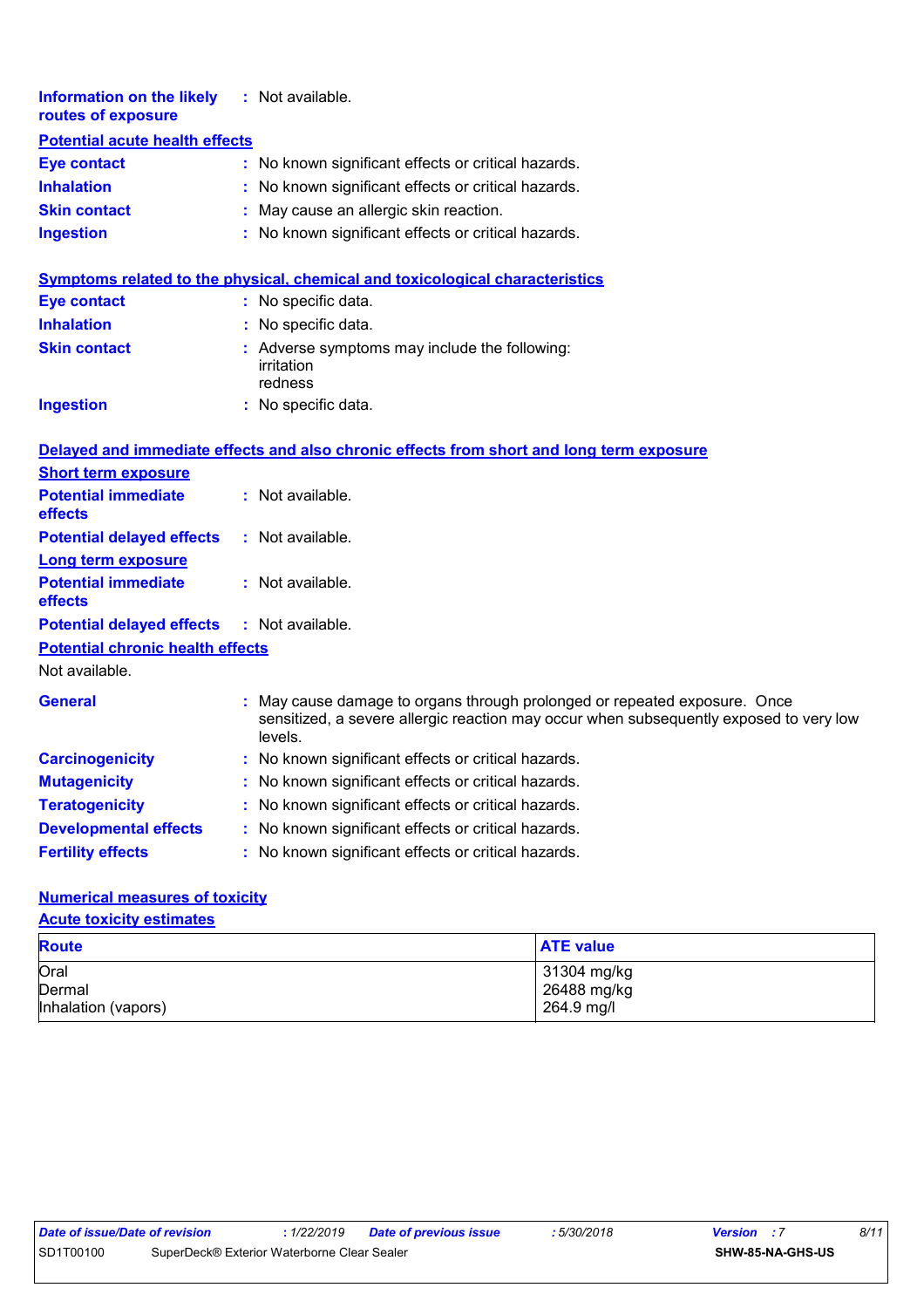## **Section 12. Ecological information**

#### **Toxicity**

| <b>Product/ingredient name</b>      | <b>Result</b>                        | <b>Species</b>                                                               | <b>Exposure</b> |
|-------------------------------------|--------------------------------------|------------------------------------------------------------------------------|-----------------|
| 2-Butoxyethanol                     | Acute EC50 >1000 mg/l Fresh water    | Daphnia - Daphnia magna                                                      | 48 hours        |
|                                     | Acute LC50 800000 µg/l Marine water  | Crustaceans - Crangon crangon                                                | 48 hours        |
|                                     | Acute LC50 1250000 µg/l Marine water | Fish - Menidia beryllina                                                     | 96 hours        |
| 3-iodo-2-propynyl<br>butylcarbamate | Acute LC50 500 ppb Fresh water       | Crustaceans - Hyalella azteca                                                | 48 hours        |
|                                     | Acute LC50 40 ppb Fresh water        | Daphnia - Daphnia magna                                                      | 48 hours        |
|                                     | Acute LC50 67 µg/l Fresh water       | Fish - Oncorhynchus mykiss -<br>Juvenile (Fledgling, Hatchling,<br>Weanling) | 96 hours        |
|                                     | Chronic NOEC 8.4 ppb                 | Fish - Pimephales promelas                                                   | 35 days         |
| 1,2,4-Trimethylbenzene              | Acute LC50 4910 µg/l Marine water    | Crustaceans - Elasmopus<br>pectenicrus - Adult                               | 48 hours        |
|                                     | Acute LC50 7720 µg/l Fresh water     | Fish - Pimephales promelas                                                   | 96 hours        |

#### **Persistence and degradability**

| <b>Product/ingredient name</b> | <b>Aquatic half-life</b> | <b>Photolysis</b> | Biodegradability |
|--------------------------------|--------------------------|-------------------|------------------|
| 2-Butoxyethanol                |                          |                   | Readily          |

#### **Bioaccumulative potential**

| <b>Product/ingredient name</b> | $\mathsf{LogP}_\mathsf{ow}$ | <b>BCF</b> | <b>Potential</b> |
|--------------------------------|-----------------------------|------------|------------------|
| $1,2,4$ -Trimethylbenzene      |                             | 243        | low              |

#### **Mobility in soil**

| <b>Soil/water partition</b> | : Not available. |
|-----------------------------|------------------|
| <b>coefficient (Koc)</b>    |                  |

**Other adverse effects** : No known significant effects or critical hazards.

### **Section 13. Disposal considerations**

| <b>Disposal methods</b> | : The generation of waste should be avoided or minimized wherever possible. Disposal         |
|-------------------------|----------------------------------------------------------------------------------------------|
|                         | of this product, solutions and any by-products should at all times comply with the           |
|                         | requirements of environmental protection and waste disposal legislation and any              |
|                         | regional local authority requirements. Dispose of surplus and non-recyclable products        |
|                         | via a licensed waste disposal contractor. Waste should not be disposed of untreated to       |
|                         | the sewer unless fully compliant with the requirements of all authorities with jurisdiction. |
|                         | Waste packaging should be recycled. Incineration or landfill should only be considered       |
|                         | when recycling is not feasible. This material and its container must be disposed of in a     |
|                         | safe way. Care should be taken when handling emptied containers that have not been           |
|                         | cleaned or rinsed out. Empty containers or liners may retain some product residues.          |
|                         | Avoid dispersal of spilled material and runoff and contact with soil, waterways, drains      |
|                         | and sewers.                                                                                  |

## **Section 14. Transport information**

|                                   | <b>DOT</b><br><b>Classification</b>         | <b>TDG</b><br><b>Classification</b> | <b>Mexico</b><br><b>Classification</b> | <b>IATA</b>    | <b>IMDG</b>                |
|-----------------------------------|---------------------------------------------|-------------------------------------|----------------------------------------|----------------|----------------------------|
| <b>UN number</b>                  | Not regulated.                              | Not regulated.                      | Not regulated.                         | Not regulated. | Not regulated.             |
| <b>UN proper</b><br>shipping name |                                             |                                     |                                        |                |                            |
|                                   |                                             |                                     |                                        |                |                            |
| Date of issue/Date of revision    | : 1/22/2019                                 | <b>Date of previous issue</b>       | :5/30/2018                             |                | 9/11<br><b>Version</b> : 7 |
| SD1T00100                         | SuperDeck® Exterior Waterborne Clear Sealer |                                     |                                        |                | SHW-85-NA-GHS-US           |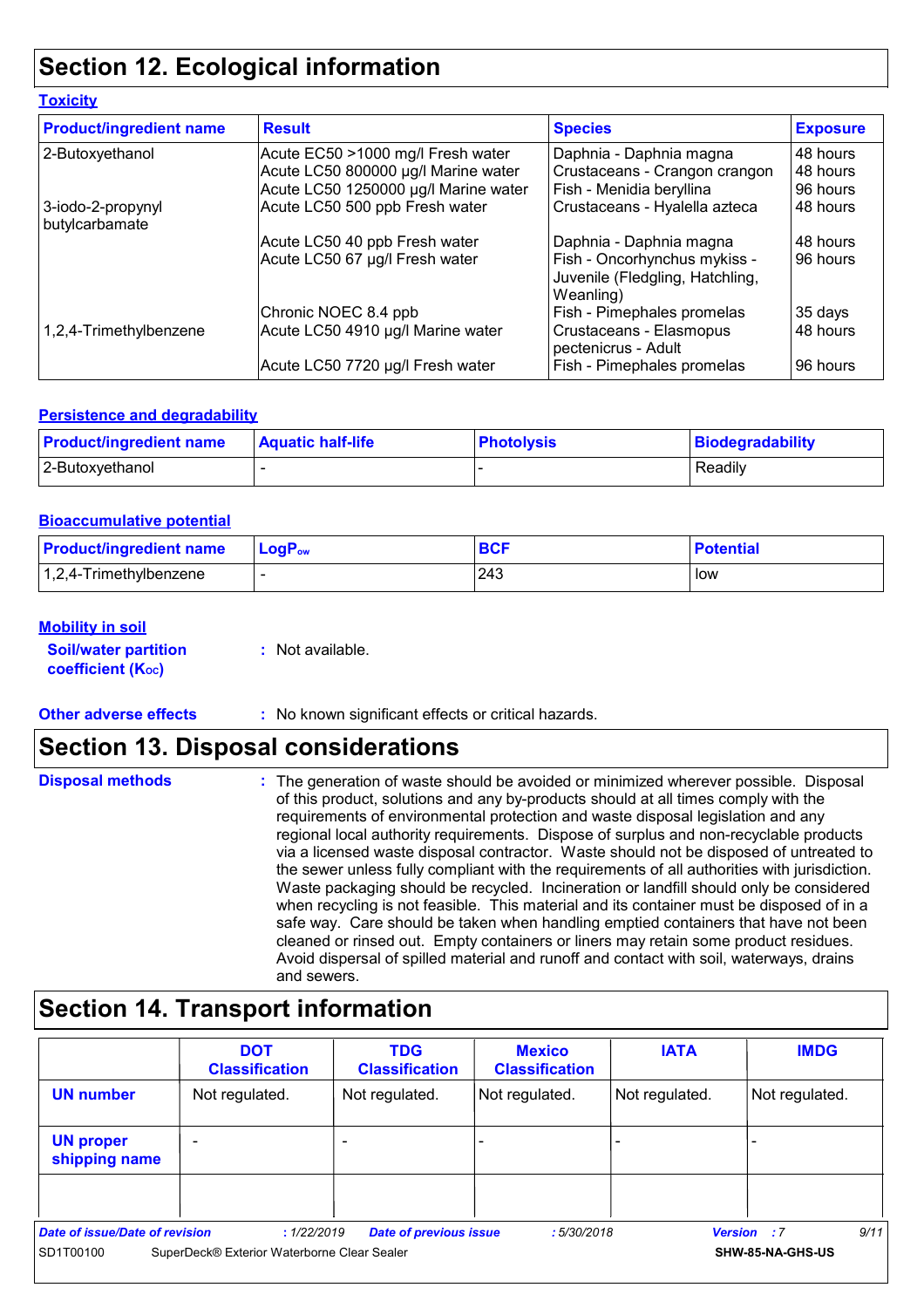| <b>Transport</b><br>hazard class(es)    |     |                                                                |     |                                                                               |                                                                                                                                                                                                                                                                                                                                                                                                                                                                                                                                  |
|-----------------------------------------|-----|----------------------------------------------------------------|-----|-------------------------------------------------------------------------------|----------------------------------------------------------------------------------------------------------------------------------------------------------------------------------------------------------------------------------------------------------------------------------------------------------------------------------------------------------------------------------------------------------------------------------------------------------------------------------------------------------------------------------|
| <b>Packing group</b>                    |     |                                                                |     |                                                                               |                                                                                                                                                                                                                                                                                                                                                                                                                                                                                                                                  |
| <b>Environmental</b><br><b>hazards</b>  | No. | No.                                                            | No. | No.                                                                           | No.                                                                                                                                                                                                                                                                                                                                                                                                                                                                                                                              |
| <b>Additional</b><br><b>information</b> |     |                                                                |     |                                                                               |                                                                                                                                                                                                                                                                                                                                                                                                                                                                                                                                  |
| <b>Special precautions for user</b>     |     | substances and on all actions in case of emergency situations. |     | prior to shipment, and compliance with the applicable regulations is the sole | Multi-modal shipping descriptions are provided for informational purposes and do not<br>consider container sizes. The presence of a shipping description for a particular<br>mode of transport (sea, air, etc.), does not indicate that the product is packaged<br>suitably for that mode of transport. All packaging must be reviewed for suitability<br>responsibility of the person offering the product for transport. People loading and<br>unloading dangerous goods must be trained on all of the risks deriving from the |

| <b>Transport in bulk according</b> | : Not available.       |
|------------------------------------|------------------------|
| to Annex II of MARPOL and          |                        |
| the <b>IBC</b> Code                |                        |
|                                    | <b>Proper shipping</b> |
|                                    | 81.                    |

#### : Not available. **g** name **Ship type :** Not available. **Pollution category :** Not available.

### **Section 15. Regulatory information**

**TSCA 5(a)2 proposed significant new use rules**: 5-Chloro-2-methylisothiazolinone

#### **SARA 313**

SARA 313 (40 CFR 372.45) supplier notification can be found on the Environmental Data Sheet.

#### **California Prop. 65**

WARNING: This product contains chemicals known to the State of California to cause cancer and birth defects or other reproductive harm.

| <b>International requlations</b> |                                                              |
|----------------------------------|--------------------------------------------------------------|
| <b>International lists</b>       | : Australia inventory (AICS): Not determined.                |
|                                  | China inventory (IECSC): Not determined.                     |
|                                  | Japan inventory (ENCS): Not determined.                      |
|                                  | Japan inventory (ISHL): Not determined.                      |
|                                  | Korea inventory (KECI): Not determined.                      |
|                                  | Malaysia Inventory (EHS Register): Not determined.           |
|                                  | New Zealand Inventory of Chemicals (NZIoC): Not determined.  |
|                                  | Philippines inventory (PICCS): Not determined.               |
|                                  | Taiwan Chemical Substances Inventory (TCSI): Not determined. |
|                                  | Thailand inventory: Not determined.                          |
|                                  | Turkey inventory: Not determined.                            |
|                                  | Vietnam inventory: Not determined.                           |

### **Section 16. Other information**

#### **Hazardous Material Information System (U.S.A.)**